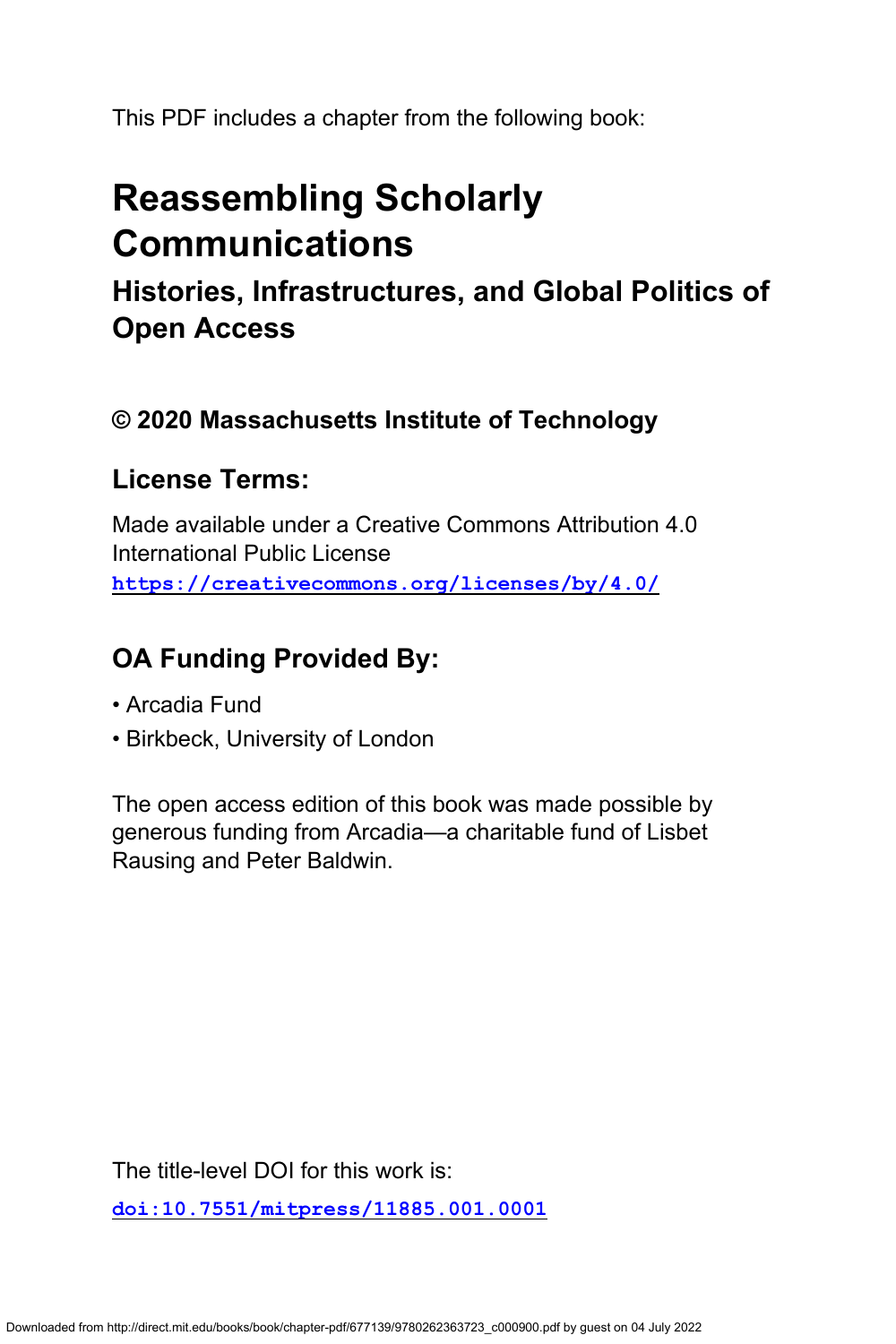# **9 The Royal Society and the Noncommercial Circulation of Knowledge**

### **Aileen Fyfe**

#### **Introduction**

The history of learned society publishing reveals that the philanthropic desire to make scholarship widely available, and free to read and reuse, is a scholarly tradition far older than the current Open Access Movement.<sup>1</sup> The Royal Society of London is the publisher of the world's longest-running scholarly journal, the *Philosophical Transactions*. It was launched in 1665 as a private venture by Henry Oldenburg, secretary to the recently founded Society; and since 1752, has been owned by the Society. The *Transactions* has historically been a useful way for the Society to enhance its reputation, not simply through the selection of interesting papers for publication but also by ensuring that its volumes and papers were widely available to scholars in Britain and the learned world. This was done through an extensive program of noncommercial distribution of printed copies of the *Transactions* and its later sibling, the *Proceedings*; and by encouraging reprinting and reuse of the material appearing in those journals.

For over two hundred years, from around 1750 to 1950, the Royal Society was heavily and successfully committed to funding the wide circulation of scholarly knowledge. The judicious distribution of the Society's publications—as membership perks, gifts to important individuals and institutions, tokens of exchange with other publishing societies, and as offprints circulating in personal scholarly networks—was central to this aim; but so too was a permissive approach to copying, reprinting, and reuse.

The Society's journals did have some paid-for sales, but the majority of the printed copies of the Society's journals prior to ca. 1930 were accessible without the need for payment by the end users. I start by considering how,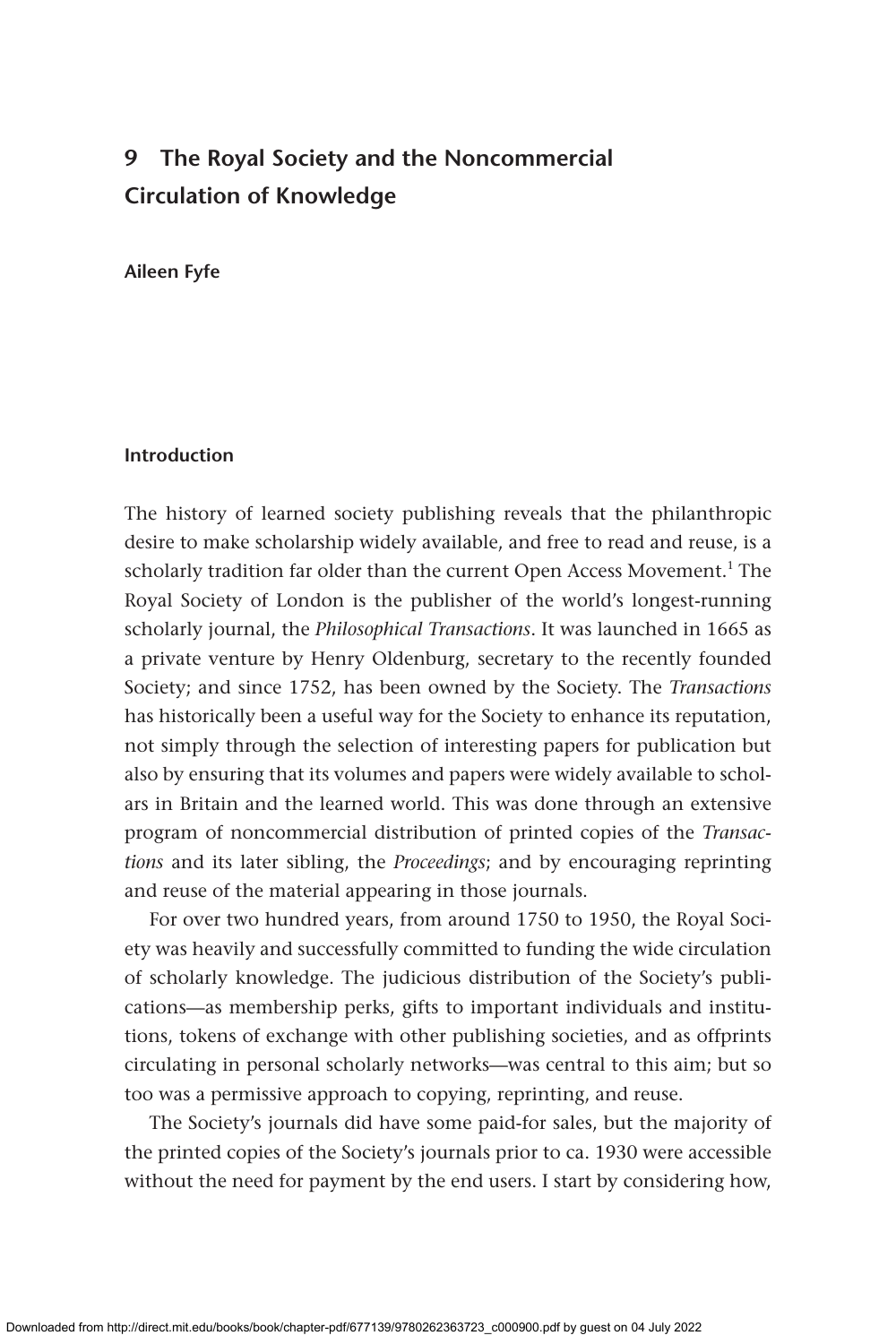in the absence of any significant sales income, the substantial costs of producing and distributing scientific research in printed form were supported. The story reveals that there is a much longer history of using alternative sources of income to support the circulation of research than is usually assumed in discussions of open access.

#### **Money**

It has too often been assumed that scholarly publishing has been a lucrative commercial undertaking for over three centuries, and that open access would be an unprecedented transformation of a well-established business model. Such an assumption would be utterly mistaken.<sup>2</sup>

It is true that back in 1665, Henry Oldenburg had hoped that the *Philosophical Transactions* would find enough paying customers to augment his modest income; and it is true that since the 1950s, the Royal Society's publishing division has generated increasingly large surpluses (£3.6 million in 2015).3 But for most of the period in between, the *Philosophical Transactions* and the *Proceedings* were seen as legitimate causes for expenditure, not as potential sources of income.

The Royal Society's archive clearly shows that, while Oldenburg did make a little money from the *Transactions*, he was probably the last person to do so for almost three hundred years. His immediate successors as editor bankrolled the *Transactions* from their own pockets. When the Society took over the ownership and management in 1752, its leaders did so in the knowledge that this would involve financially supporting the *Transactions*. Their stated aim was to issue the *Transactions* for "the sole use and benefit of the Society, and the Fellows thereof."4

The ways in which that intention to "benefit" was put into action meant that the level of support needed by the publications increased over time: from 1752, Fellows were entitled to claim free copies of the *Transactions* as a membership perquisite; and from the 1760s onwards, the Society used copies as gifts to individuals and institutions. It was only during the difficult economic times of the 1930s, when the cost of the Society's now extensive program of gifts and exchanges became unsupportable, that a series of radical cuts to its generosity was followed by an increase in copies sold. By the 1950s, the Society shifted to a commercial model, in which sales and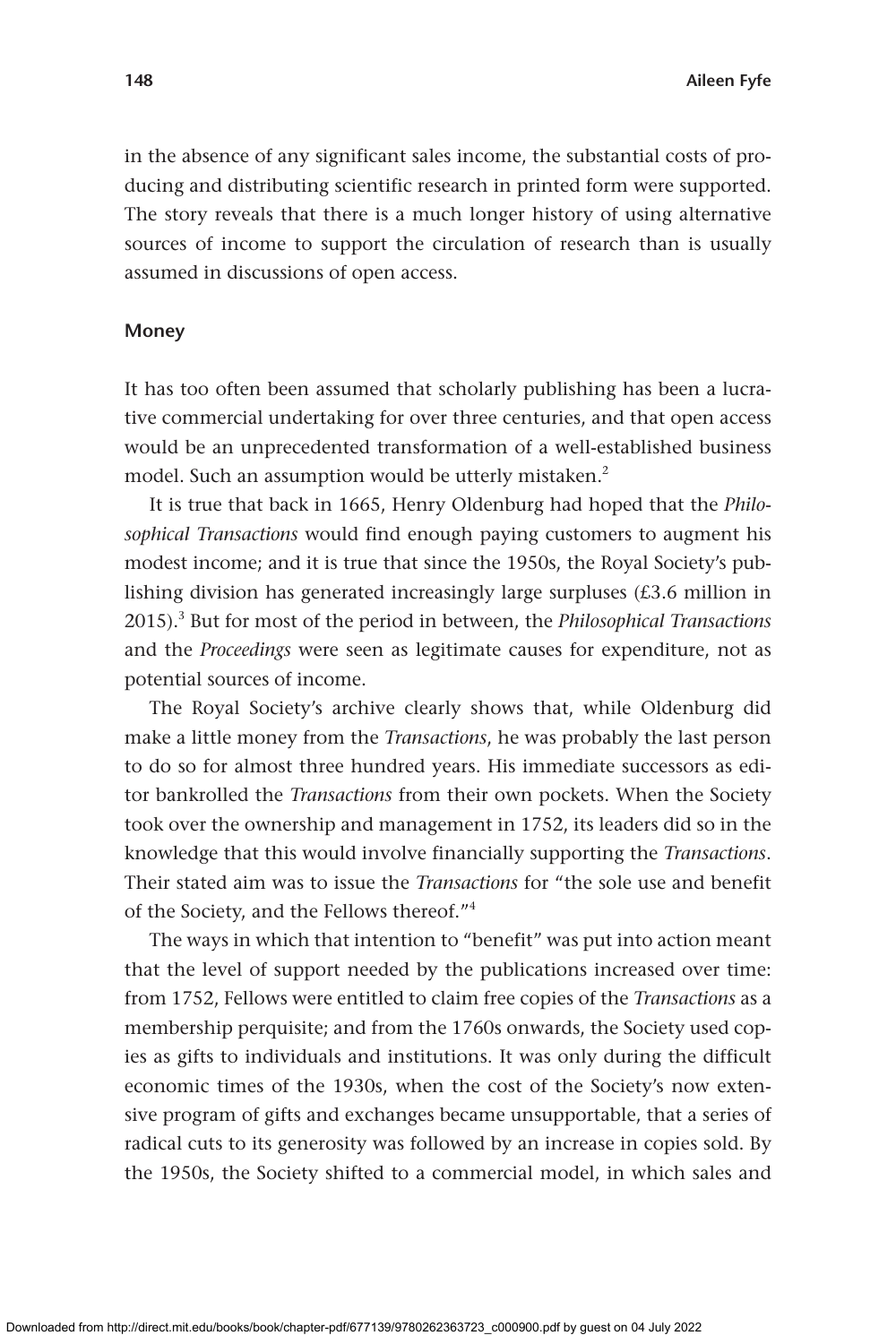subscriptions were both the main source of income, and the main mode of circulation.

How did the Society support its publications financially from the 1750s to the 1950s? For most of this period, publication finances were not separated from the Society's general finances: any income from sales was not earmarked as "publication income," and the publication expenditure was met from the Society's general sources of income. In broad terms, that means that the publications were supported in the eighteenth century by membership fees, with a little help from income from property and investments. In the nineteenth century, investment income became vastly more important than membership fees; and from the 1880s onwards, the Society's activities were also supported by grants and donations received from government, industry, and private individuals.

It is from the 1890s that we can see evidence of specific income streams to support publications. The growth in scientific research over the later nineteenth century had meant that the cost of supporting the publication of research papers was straining the resources of all learned societies, not just the Royal Society. In 1895, therefore, the Royal Society led an appeal on behalf of society publishers for a grant-in-aid of scientific publishing from the UK government.<sup>5</sup> The result was the creation of a fund administered by the Royal Society, using government money, to which learned societies could apply for support for their publications; each year, the Royal Society kept any balance remaining to support its own publications. The government grant was increased at various points over the first half of the twentieth century, but by the 1960s it was more usually used to support occasional book publications rather than research journals. The existence of this mechanism for government support of scientific publishing may explain why UK learned societies do not seem to have adopted the "page charges" used by certain US societies from the 1930s onwards  $6$ 

During the early twentieth century, therefore, the costs of producing and distributing printed scientific knowledge were being covered from a mix of income streams: the Society's investment portfolio; the annual grant from government (and, from 1925, an annual grant from Imperial Chemical Industries); and the income from modest sales. Together, this was (just about) enough to enable the Society to continue circulating so much research outside the commercial market.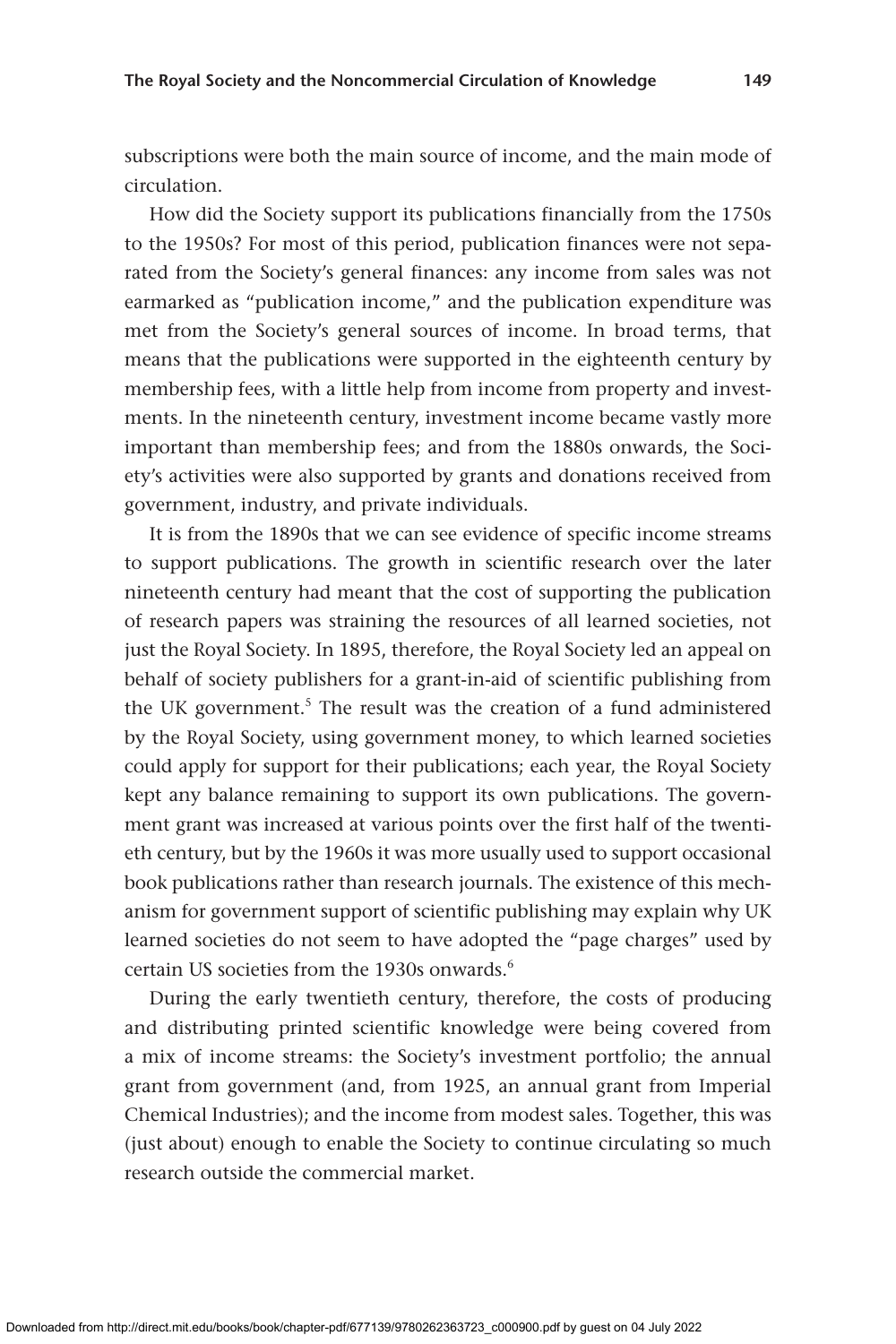#### **1. A Membership Perk**

The first of the ways in which Royal Society journals circulated noncommercially was as a membership perquisite. Fellows were entitled to claim a free copy of every volume of the *Transactions*, though they had to do this in person and within five years of publication. The requirement to collect in person protected the Society from postage costs, while the generous timewindow assisted those who were only in London occasionally.

The copies for Fellows accounted for a large fraction of the print run. For instance, in the 1840s, the print run of *Transactions* was just 1,000, and there were over 700 Fellows (although only about two-thirds of them actually claimed their copies).<sup>7</sup> By 1947, Fellows could have their copies mailed to them, and this accounted for between 25 percent and 30 percent of the print runs of the several research journals then published by the Society.<sup>8</sup> Fellows were now asked to choose among the journals rather than receiving all of them.

With so many copies destined for the hands of privileged individuals, this may not seem particularly "open" to modern eyes. However, these personal copies were not necessarily as private as we might now imagine. Before the twentieth century, public or university libraries were scarce, and so personal libraries often became resources for the friends, colleagues, and local community of the owner. There are surviving accounts of eighteenth-century scholars consulting books in each other's libraries, and of nineteenthcentury artisans gaining access to knowledge via the library of an employer, patron, or local minister. Further, after the death of their original owners, these personal copies typically entered the secondhand book trade. Thus, while it is difficult to quantify the use that may have been made of these out-of-commerce copies of the *Transactions*, we must not ignore them.

#### **2. Institutional Gifts and Exchanges**

The most striking way in which the Royal Society supported the circulation of knowledge was by using copies of its publications as tokens in gift exchange with other bodies. Some gifts were efforts to enhance the Society's prestige within Britain, such as regular donations to the King, the British Museum, and the universities of Oxford and Cambridge from the 1760s.<sup>9</sup> Others were attempts to spread the Society's reputation internationally,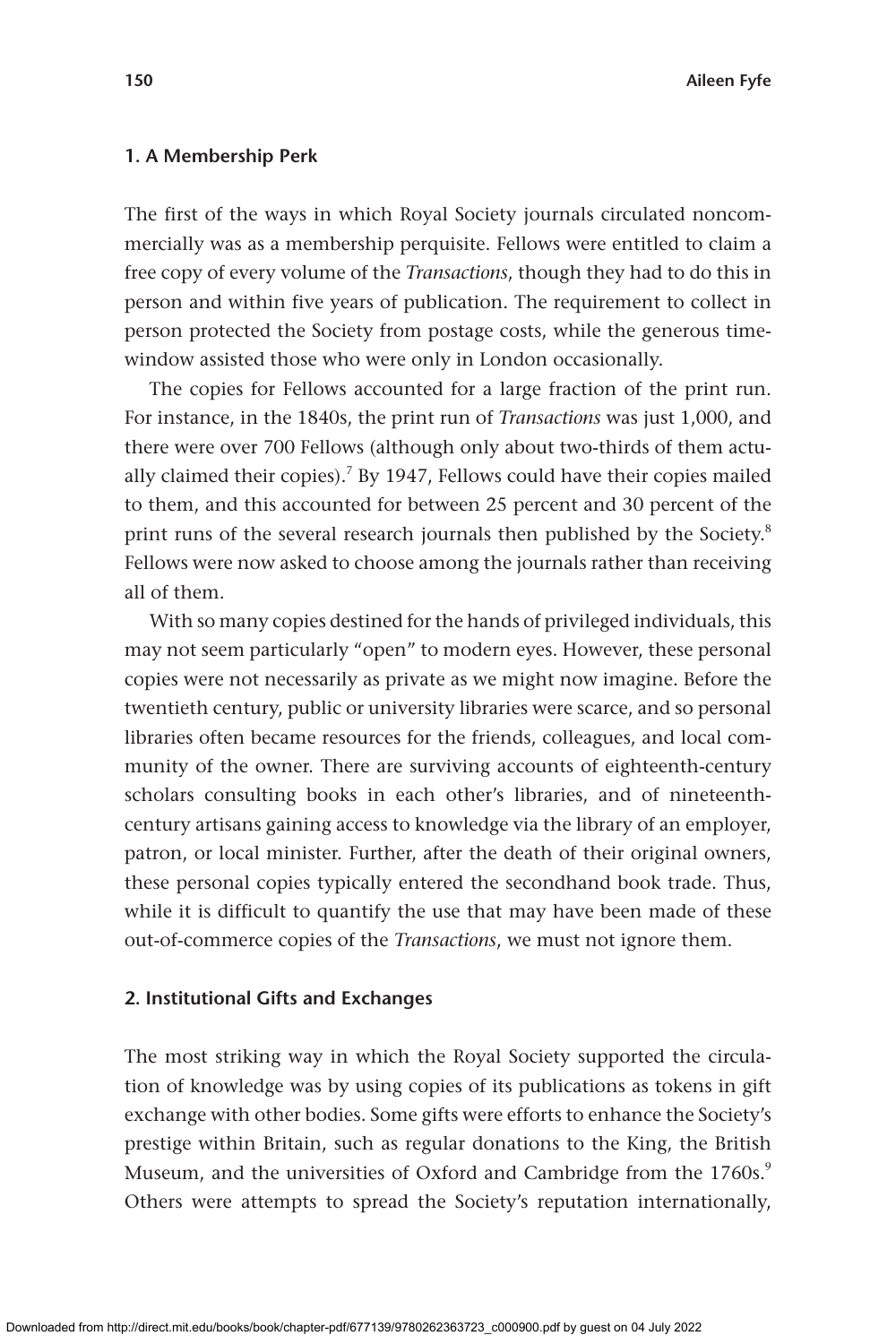such as the gifts to the Royal Academies of the Sciences in Stockholm, Lisbon, Brussels, and Berlin. Sometimes, they acknowledged a gift received, and sometimes not.

The use of *Transactions* as a gift was relatively small in scale in the late eighteenth century, but by the 1840s, the Society was giving around 60 copies each year to learned societies, observatories, academies, and universities, as well as another 20 or 30 copies as gifts to individuals.<sup>10</sup> By the early twentieth century, there would be over 460 institutions receiving the Royal Society's publications.<sup>11</sup>

Within Britain, the beneficiaries included virtually all the universities and university colleges, as well as national scientific organizations (the National Physical Laboratory), metropolitan scientific societies, provincial societies (the Essex Field Club, Glasgow Natural History Society), and public libraries in Birmingham, Manchester, and Cardiff.

The increasingly long list of beneficiaries was due to the Society's expanding international ambitions over the later nineteenth century, which reflected Britain's expanding political and commercial influence. By 1908, over 70 percent of the gifts were going overseas. As the map in figure 9.1 shows,



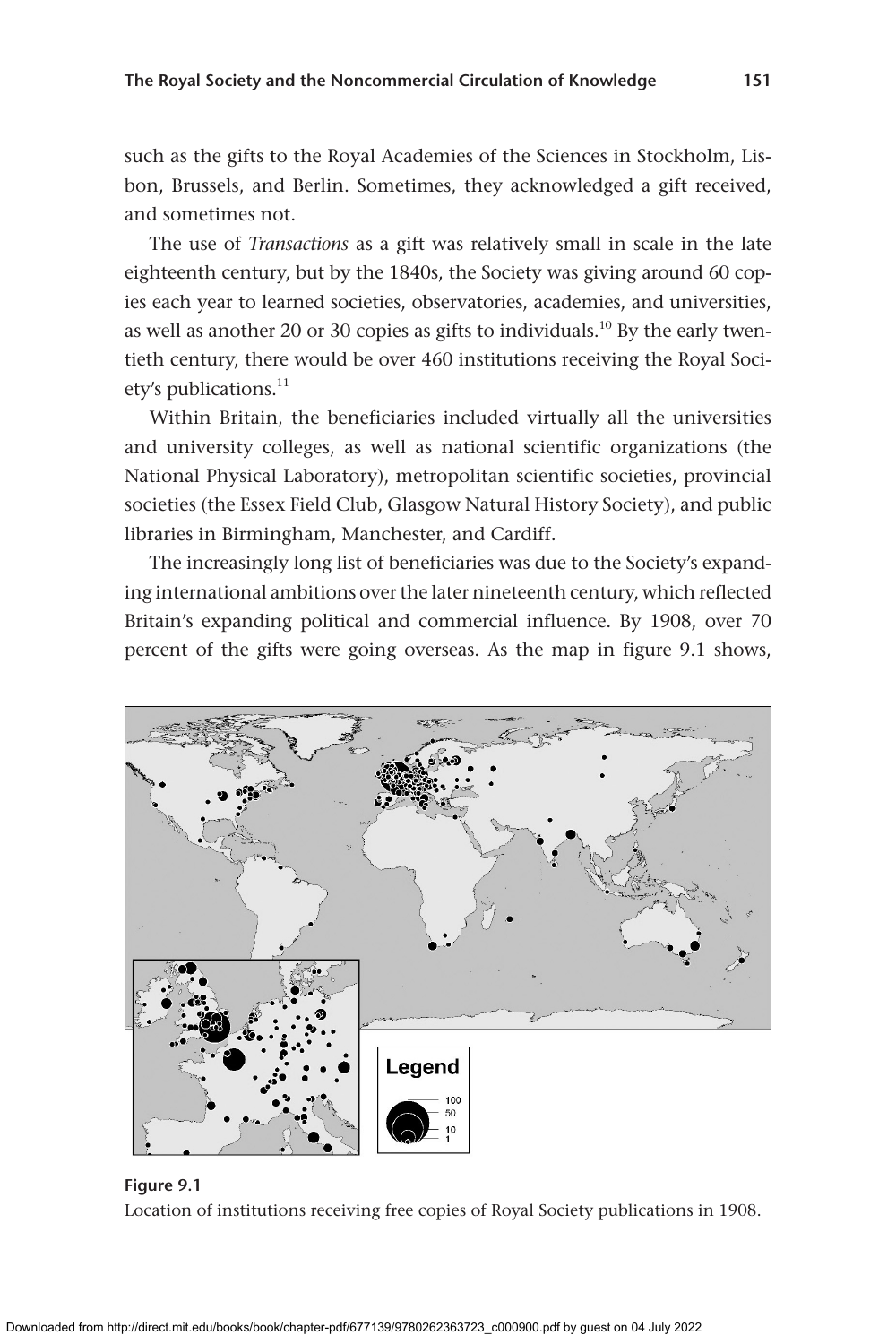the majority of these went to European universities and scientific societies, but significant numbers also went to similar institutions in Canada, Australia, New Zealand, India, and South Africa, and to the US. A handful were sent even further afield—to the observatory at Rio de Janeiro, the university library at Caracas, the imperial university in Tokyo, and the bureau of science in Manila. The distribution pattern combines a commitment to scholarly sharing with cognate institutions anywhere in the world, with a paternalistic vision of the Royal Society's role in Britain and the wider world that included public libraries in Cardiff as well as those in Alexandria and the Cape colony.

This increasing generosity was one of the reasons why the Royal Society sought additional income streams to support its publication activities from the 1890s onwards. The cost of sending copies to more institutions, often at great distance, was exacerbated by the fact that the Society—like other organizations—was publishing more research papers. In the early nineteenth century, the Society had printed about 500 pages of *Transactions* each year; but by the 1930s, it issued about 4,000 pages of *Proceedings* as well as 900 pages of *Transactions*.

An analysis in the 1930s noted that, historically, the Society's main aim in granting gifts had been to get its own publications out in the world.<sup>12</sup> It did, however, often benefit by receiving reciprocal gifts of publications for its library. In the early twentieth century, almost 200 of the institutions that received the Society's publications did reciprocate. They formed an international system of exchanges amongst a group of scholarly institutions that both published research and hosted research libraries. This enabled the creation of (printed) repositories of international scientific publications in national academies and learned societies around the world. The Royal Society was a net funder of this system: a 1954 review revealed that the Royal Society spent £2,300 on the production and shipping of the printed journals it sent out, but only received  $£800$  of journals in return.<sup>13</sup>

In addition to these exchanges, the Society gifted its journals to a substantial list of universities, research institutions, observatories, and public libraries that did not publish their own research journals but did have members or staff seeking access to research from elsewhere. However, in the 1930s, an analysis of the cost of this "free list" swiftly led to the removal of privileges from most foreign universities, research institutions, and libraries. All the universities in Britain and its former colonies were entitled to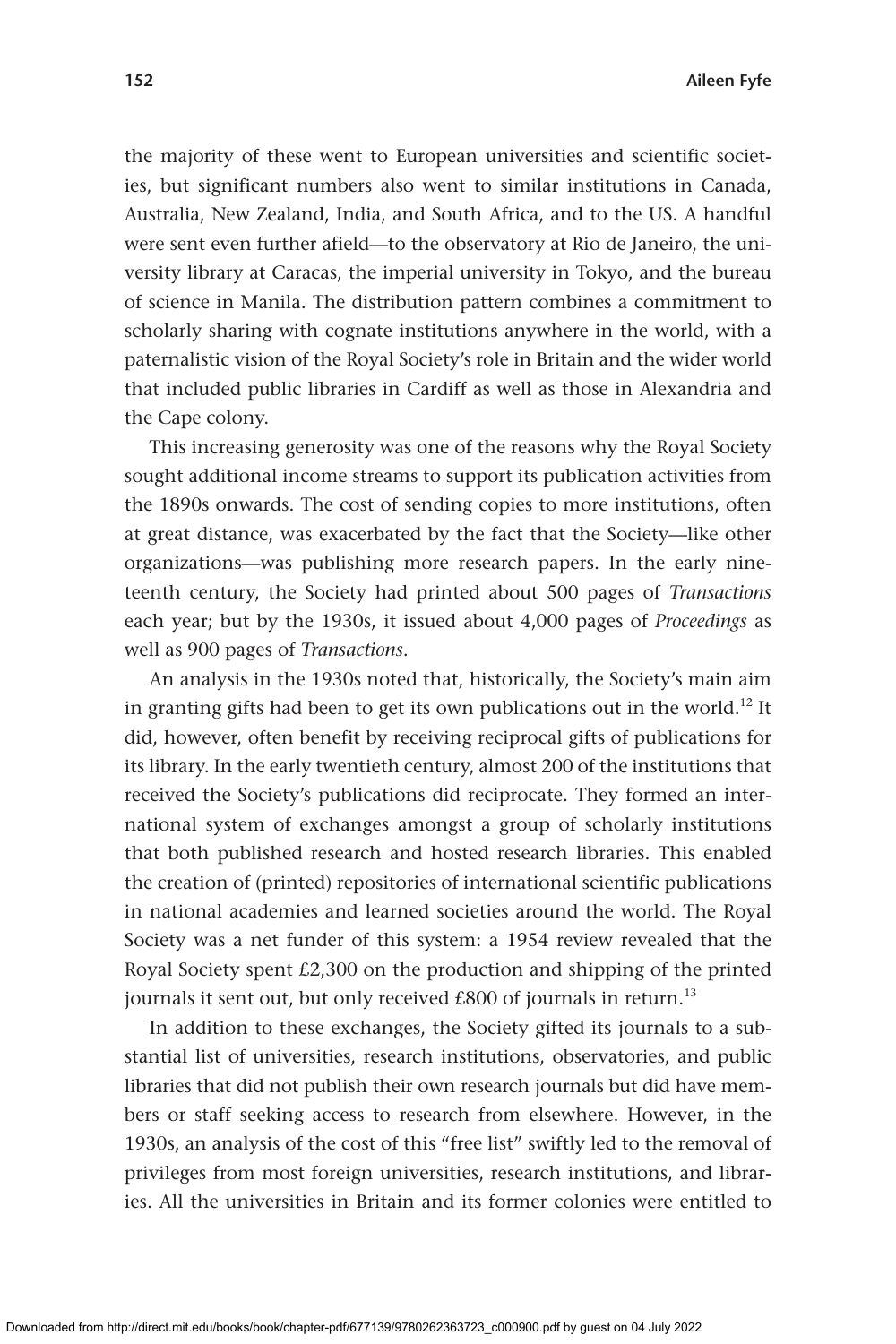retain their place on the free list, and that included over 270 institutions.<sup>14</sup> But after a further review in 1954, universities were expected in future to buy the Society's publications, and only the Queen continued to get the *Transactions* for free.<sup>15</sup>

### **3. Offprints**

Bound volumes were not the only ways in which the research printed in the *Transactions* and *Proceedings* circulated. The practice of allowing authors to acquire copies of their papers for circulation among their own friends, colleagues, and correspondents had been already well established by the 1780s.<sup>16</sup> In the days before photocopiers, these copies were valued as the only way to get a copy of the complete text—and tables, images, and formulae—without the labor of hand transcription. Authors sent them to their correspondents as soon as they were available; but they could also expect requests to arrive in the mail from researchers who wanted a personal copy.

These "separate copies" were, therefore, an important means for the circulation of individual articles in the age of print on paper; although, until it became standard practice to include full bibliographic details on the cover or in the header, their use could lead to misleading or inaccurate citations.<sup>17</sup>

The number and financing of separate copies varied over time. In the late eighteenth century, they were merely permitted—but not funded—by the Society: authors could pay for up to 100 copies of their article, directly from the printer.<sup>18</sup> By the start of the nineteenth century, the Society had begun to provide a certain number of copies to authors for free, with additional copies available at a charge; and by the 1840s, it was usually 100 copies for free.<sup>19</sup> This set the general pattern for the next century, although there were repeated attempts both to restrict free copies further and to restrict the number of additional copies that the authors could purchase.<sup>20</sup>

Separate copies facilitated certain forms of reuse, without the expense of recomposing type and hiring a printer, which would have been entailed by reprinting. Some researchers bound up a master set of their own papers, or used offprints received from others to create bespoke volumes on particular topics. Research institutions used the printed pages to create books out of the papers published by their staff. The scale of their requests for copies indicates that these were not just for internal use: in 1910, one author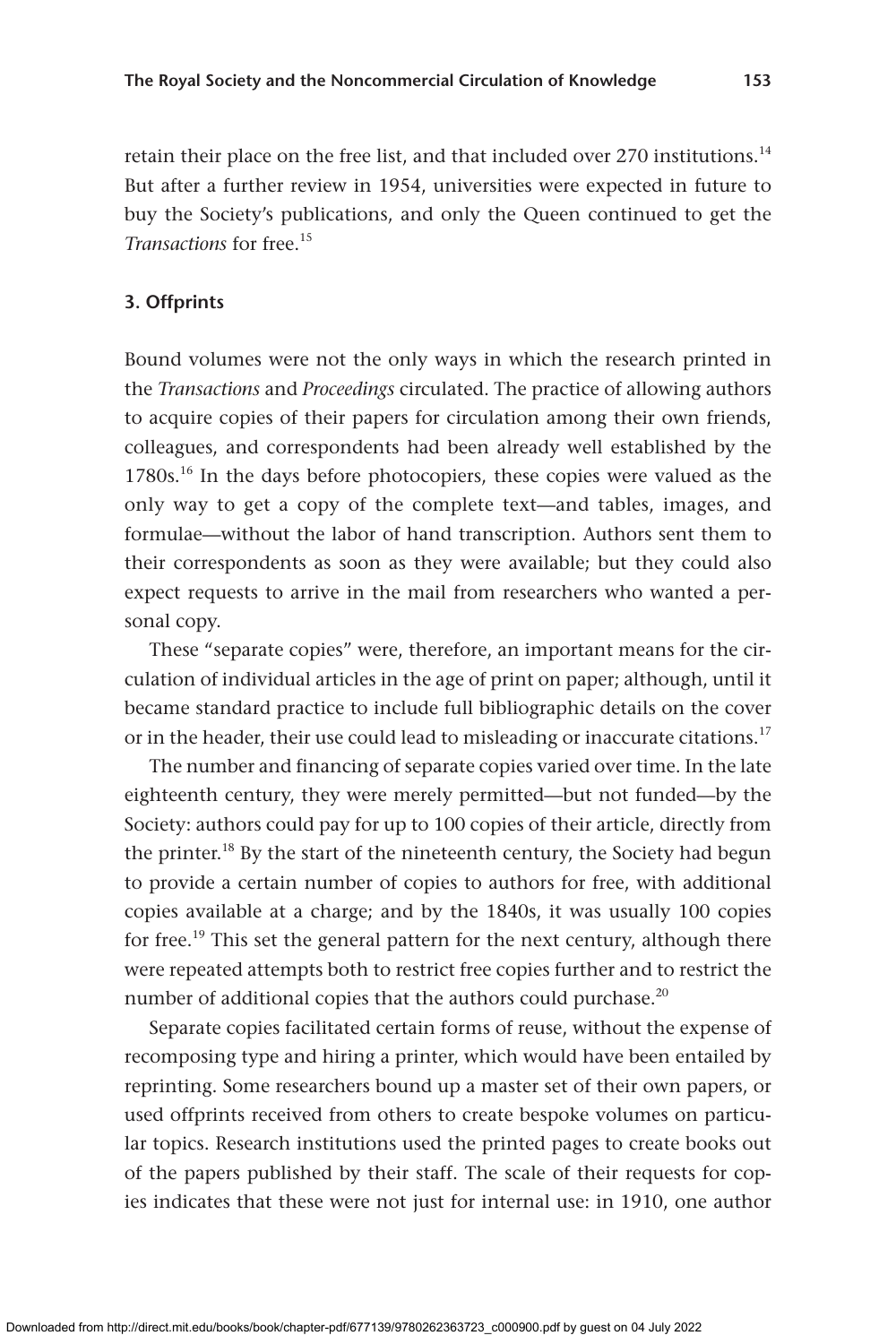requested 500 additional copies for binding into his laboratory's "archives"; and in 1950, the Rothamsted Experimental Station sought 400 extra copies to be used in volumes of "memoirs" showcasing the agricultural research of its staff. $21$ 

Allowing the production and circulation of "separate copies"—and funding the production of a certain number of them—was another means of enabling access to the research papers published by the Royal Society. Like the institutional gifts and exchanges, it was of most benefit to active researchers who were either themselves, or through their institution, wellconnected to other active researchers and institutions.

### **4. Copying, Reprinting, and Reuse**

For readers outside the main scholarly research networks, it helped that the Society generally encouraged and enabled the copying, excerpting, reprinting, and summarizing of its research papers, rather than attempting to use copyright to restrict copying.22 *Philosophical Transactions* itself, of course, is older than copyright, and it was not until the early nineteenth century that UK copyright protection was explicitly applied to periodicals as well as books. By that time, the Royal Society's approach to copying and reprinting was long established, and was based upon custom and courtesy, not legislation.

Throughout the nineteenth century, the Royal Society made generous dispensation to its authors to reuse their material. Authors who wished to reprint their articles were granted permission to do so. The Society also routinely granted permission to authors and their publishers to make use of the engraved metal plates (and later, wooden blocks) that carried the illustrations for their paper. The Society had paid for the images as part of the original publication in the *Transactions* or *Proceedings*, and it cost little or nothing to allow authors to reuse them; but it was a very significant cost saving to those who reused them. Permission to reuse images was also granted to certain third parties, such as the editor of *Nature,* to enable him to illustrate a report on a recent paper. $23$ 

The Society's willingness to allow third-party reuse of its material had been established in the early eighteenth century, when the Society gave permission to a series of editors, from 1703 onwards, who wished to produce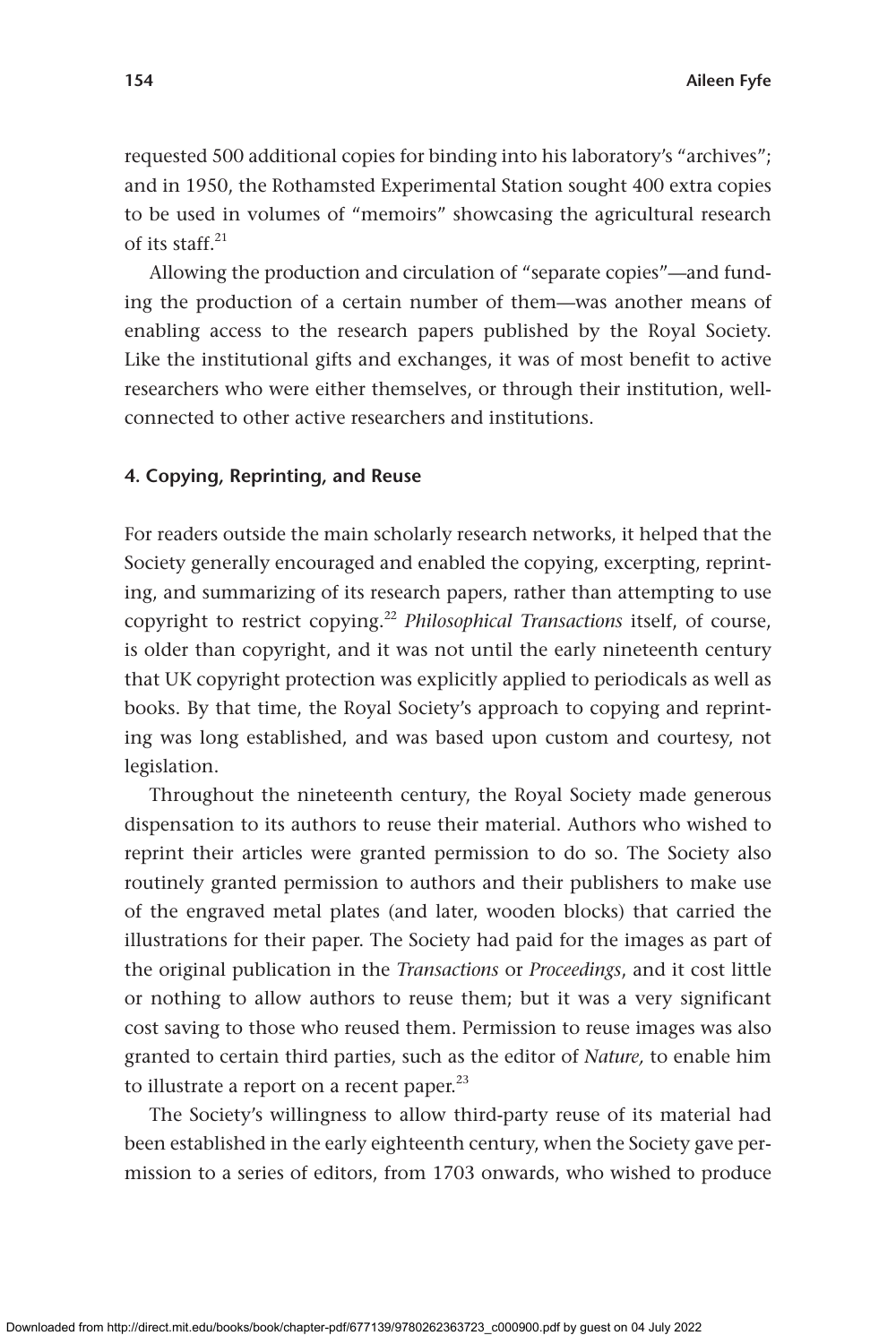an abridgement of the back volumes of *Transactions*. These abridgements were sufficiently commercially successful that there were more copies of the abridgements in circulation than of the original journal volumes. Despite the fact that the editors and printers of the abridgements made money, the Society made no effort to interfere, nor to secure a share of the proceeds.

Abridgements of back numbers did not give access to current research, however. Around 1800, this role was taken on by a new group of scientific journals, which carried reports of papers read at Royal Society meetings and summaries of published articles.<sup>24</sup> The Royal Society's own *Proceedings* began in the early 1830s with this function, though it later evolved into a research journal. As with the eighteenth-century abridgements, the Society generally enabled and encouraged the secondary reporting and excerpting of its research papers. In the early nineteenth century, editors depended upon the author circulating some of his separate copies; but by the 1890s, the Society had created a list of journal editors who should receive copies of new articles automatically.25

The one point on which the Society stood firm was the timing of any reporting and reprinting. Until the 1890s, all research published by the Royal Society had first been announced at one of its meetings; was then available as separate copies; and was eventually formally published in the volume of the *Transactions*.<sup>26</sup> This meant that there was a real possibility that the key facts of the paper—if not the full details—could circulate through scholarly networks well ahead of formal publication. Thus, wellconnected journal editors might, either accidentally or intentionally, report or reprint *before* publication. In 1802, the then-president of the Society had been vehement in his rebuke to an offending journal editor, and this appears to have established the practices of courtesy that governed reporting and reprinting of Society papers for the rest of the century.<sup>27</sup> The Royal Society insisted on having the prestige and credit of being the point of first publication for new research, but after that moment it welcomed efforts to distribute, report, abstract, and index its published papers. It did not seek to use copyright legislation to constrain the circulation of knowledge, and in 1950, it would be the architect of the Fair Copying Declaration, in which over a hundred signatory publishers agreed to allow articles in their journals to be photocopied for the purposes of research and study. This resulted in equivalent provisions in the 1956 UK Copyright Act.<sup>28</sup>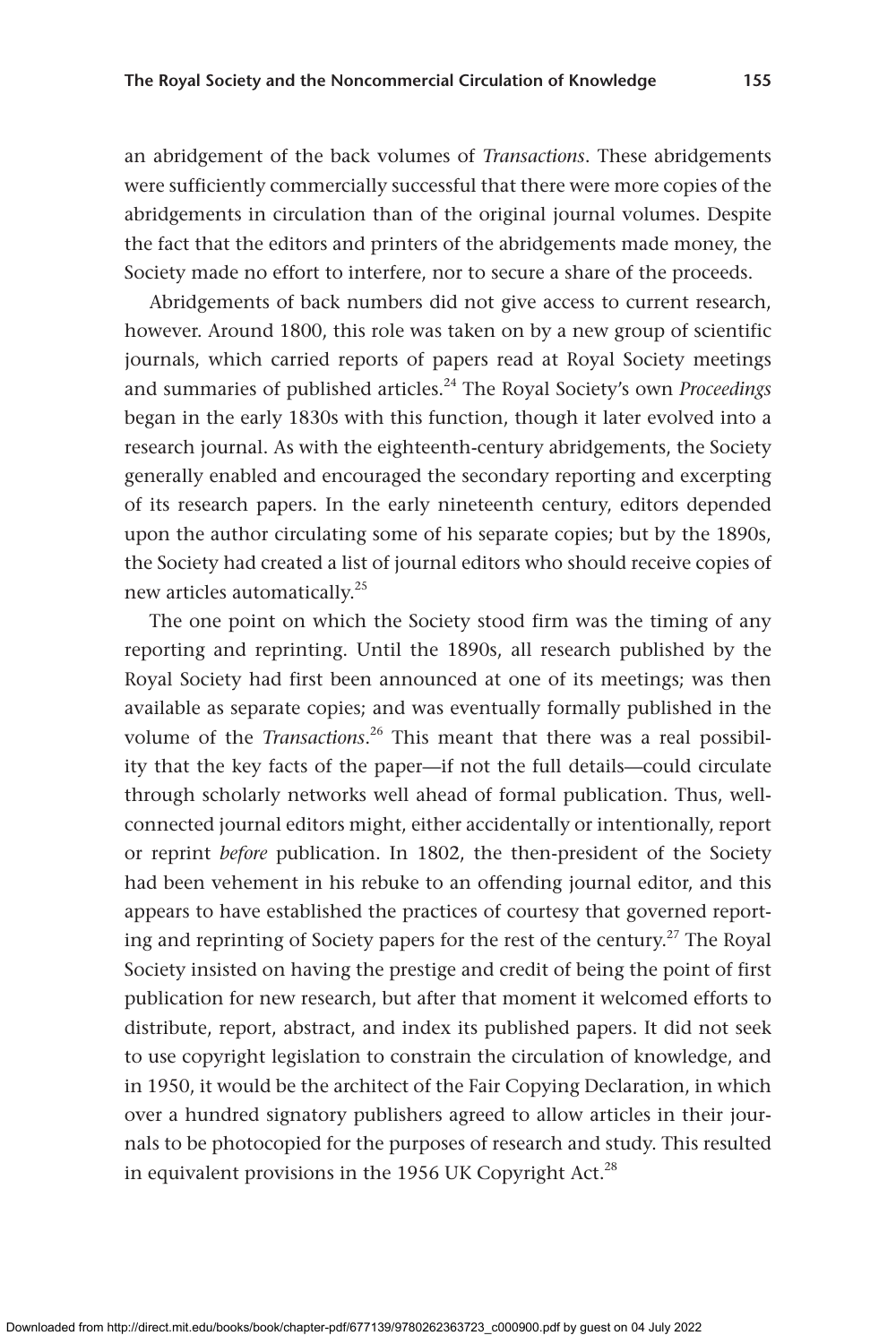### **Conclusion**

In the late nineteenth and early twentieth centuries, Royal Society publications were not as easily accessible to global readers as open-access articles are now on the internet; but by the standards of the day, they were very widely available, and few end users had to pay. Until the 1950s, hundreds of copies of the Society's *Transactions* and *Proceedings* were being sent to organizations with libraries where they could be consulted by anyone with access rights to the library. Many university students and staff, and government researchers throughout Britain, Europe, North America and beyond, would have been able to get hold of Royal Society publications. It might involve a trip to a larger city or asking a favor from a colleague with membership in a society—but for individuals within the scholarly community, these publications could be obtained without any need to purchase them.

The Society's efforts were primarily directed toward those who were in some way part of a scholarly community. Copies were sent to public libraries in some of the large industrial cities, but the wider public was expected to learn about the contents of the Society's publications through third-party reporting, commenting, and reprinting. The argument that researchers should make their work publicly available, as a form of giving back to the taxpayers who funded them, is a far more recent development. Even when the Royal Society was presenting the argument for government funding of scientific publications in the 1890s, it focused on supporting the advance of scientific knowledge by aiding the circulation of knowledge among researchers.

By that time, the financial challenges of funding the Royal Society's increasingly ambitious, generous, and international vision for the circulation of printed knowledge were already apparent. For the next half-century, the Society struggled to find ways to keep this vision alive, slashing the provision of free and exchange copies, and seeking additional sources of external funding. In the world of print-on-paper publication, the Society's commitment to the noncommercial circulation of knowledge was ultimately defeated by scale.

It was during the rebuilding of the Society's publication practices after the Second World War that sales income came to be regarded as the preferred form of financial support for circulating knowledge. This is the same period in which a new group of commercially motivated firms moved into the publication of research journals and created a new business model based on the sale of journal subscriptions to international institutions. In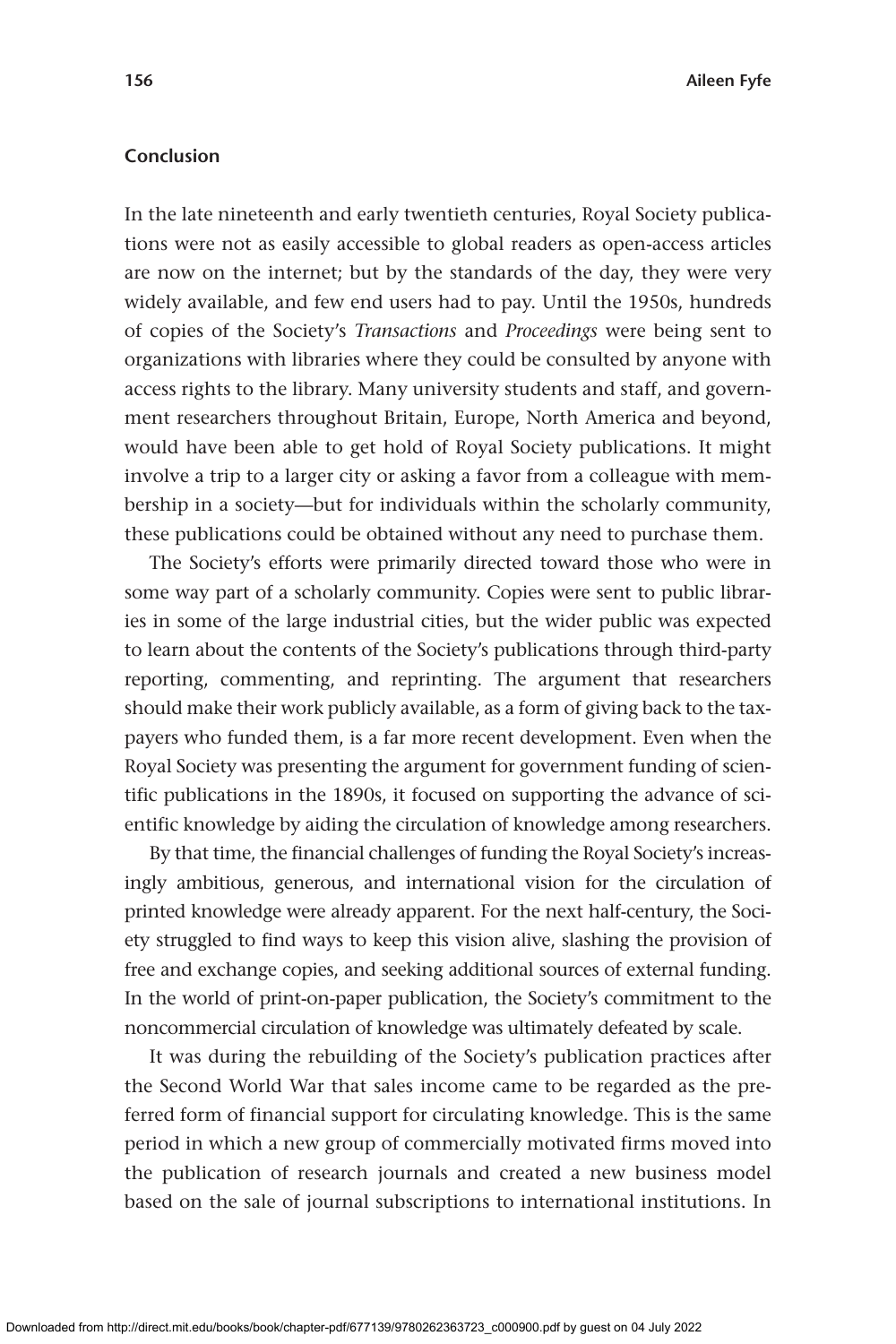the context of the early Cold War, when budgets for scientific research were generous, this strategy proved highly profitable.<sup>29</sup>

By the mid-1960s, the Royal Society's success in selling its journals to the cash-rich universities of the United States (and also to British universities who no longer received them as gifts) meant that it no longer struggled to cover the costs of publishing. Instead, the Society was beginning to see publishing as an income stream that might support the increased range of scientific, educational, and policy activities it wished to pursue.<sup>30</sup>

Royal Society leaders in the 1940s and 1950s had hoped for a technological revolution that would transform the circulation of what was then called "scientific information," making it faster and more accessible, and bringing costs back to a level sustainable by learned societies. But by the time that revolution arrived, the switch to a commercial model of knowledge circulation meant that new means of sharing research seemed a threat to income, rather than an opportunity. A 1993 committee worried that "we know how to give electronic journals away, but we have no idea how to sell them."<sup>31</sup> The same was true of the Society's initial response to open access, which a 2005 statement described, with a dubious grasp of history, as "the biggest change in the way that knowledge is exchanged since the invention of the peer-reviewed scientific journal 340 years ago."<sup>32</sup>

In 2006, the Society adopted a hybrid model of open access for its existing journals, and since then it has launched two new open access journals (initially supported by the Society's general publishing funds, but now using an article processing charge (APC) model). As at many learned societies, there is an ongoing tension between the desire to retain the useful income stream from publications (dating from the 1970s), and the (much older) desire to circulate knowledge widely.

Much like the Royal Society in 2005, the Open Access Movement's emphasis on making use of new communication technologies has failed to appreciate that we do not need to invent a new world of free-to-read access to scholarly knowledge. Rather, we are seeking to use that technology to revive a traditional and long-standing noncommercial ethos of scholarly publishing.

#### **Notes**

1. The research for this paper was supported by the UK Arts & Humanities Research Council, grant AH/K001841.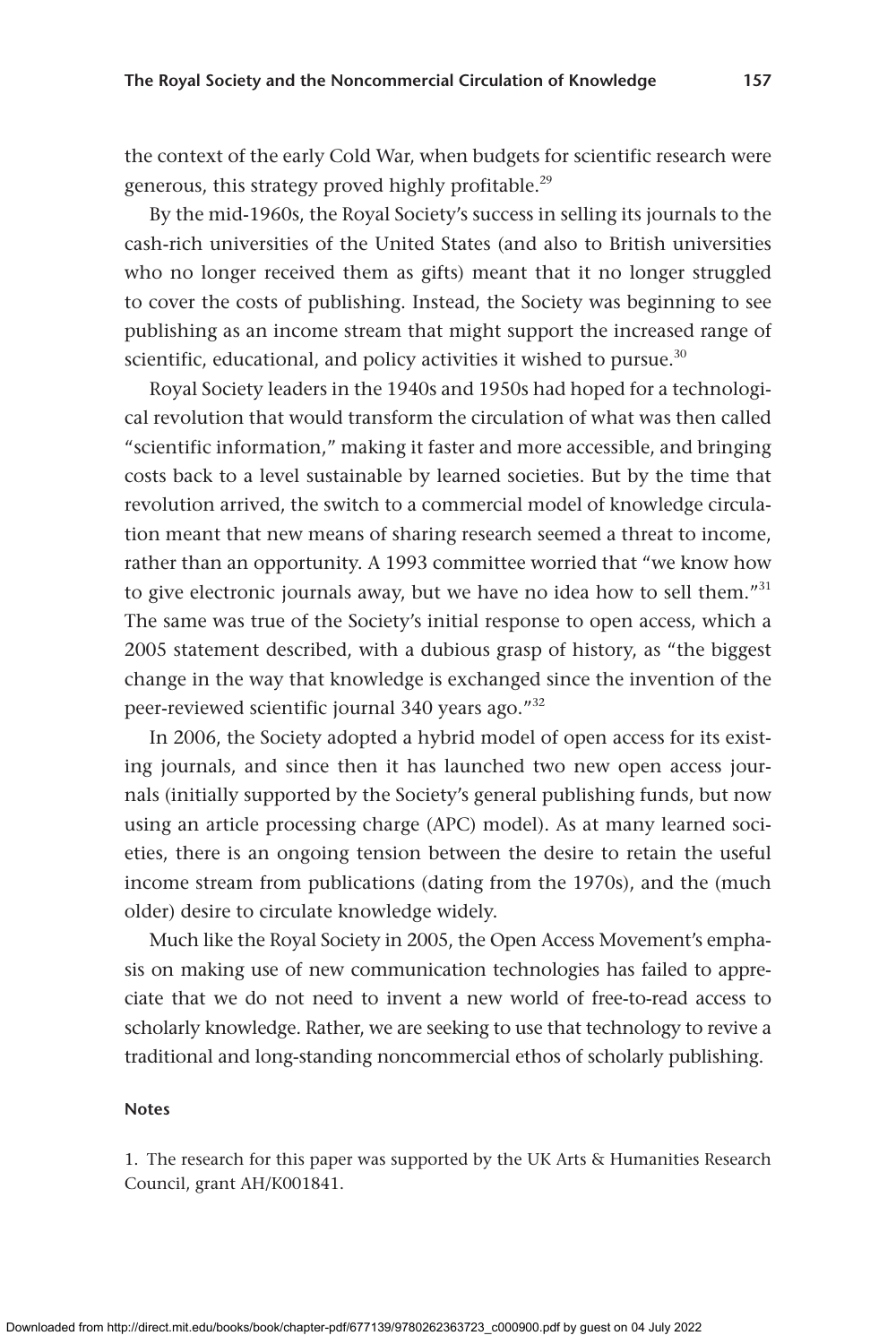2. The following discussion is based on Aileen Fyfe, "Journals, Learned Societies and Money: *Philosophical Transactions*, ca. 1750–1900," *Notes and Records: The Royal Society Journal of the History of Science* 69, no. 3 (2015): 277–299, [https://doi.org/10.1098/rsnr](https://doi.org/10.1098/rsnr.2015.0032) [.2015.0032.](https://doi.org/10.1098/rsnr.2015.0032)

3. The Royal Society, "Trustees' Report and Financial Statements 2015–16," 2016, 111, note 3, [https://royalsociety.org/-/media/about-us/governance/trustees-report](https://royalsociety.org/-/media/about-us/governance/trustees-report-2015-2016.pdf?la=en-GB&hash=82396A1A10887287879D8F973D72A2B0) -2015-2016.pdf?la=en-GB&hash=[82396A1A10887287879D8F973D72A2B0](https://royalsociety.org/-/media/about-us/governance/trustees-report-2015-2016.pdf?la=en-GB&hash=82396A1A10887287879D8F973D72A2B0).

4. The Royal Society, "Council Minutes," March 19, 1751, RS CMO/4.

5. Text of letter in The Royal Society, "Council Minutes," June 20, 1895, RS CMP/7.

6. Tom Scheiding, "Paying for Knowledge One Page at a Time: The Author Fee in Physics in Twentieth-Century America," *Historical Studies in the Natural Sciences* 39, no. 2 (2009): 219–247, <https://doi.org/10.1525/hsns.2009.39.2.219>; Marianne Noel, "La Construction de la Valeur Économique d'Une Revue en Chimie: Le Cas du *Journal of the American Chemical Society* (1879–2010)," *Revue Française des Sciences de l'Information et de la Communication*, no. 11 (2017), <https://doi.org/10.4000/rfsic.3281>.

7. Fellowship claims, from The Royal Society, "Undated Circulation Figures [before 12 Feb 1846]," n.d., RS CMB/86/A.

8. The Royal Society, "Distribution of Royal Society Publications 1947. Officers' Minutes," January 7, 1948, RS OM/2(48).

9. The Royal Society, "Council Minutes," June 25, 1761, RS CMO/4; The Royal Society, "Council Minutes," December 12, 1765, RS CMO/4.

10. See, for instance, list printed in *Proceedings of the Royal Society* (1838).

11. The 1908 list has 467 institutions, of which 260 were receiving the *Transactions*, and the rest the *Proceedings*. See *Year Book of the Royal Society of London* (London: Harrisons and Sons, 1908), 125–142.

12. The Royal Society, "Report of the Library Committee to Council," April 21, 1932, RS CMB/47/5.

13. The Royal Society, "Revision of the Lists of Exchanges and Gifts of the Royal Society's Publications," March 2, 1954, RS OM/14(54). There were 198 institutions on the exchange list at that point.

14. The Royal Society, "Revision of the Lists of Exchanges and Gifts."

15. The Royal Society, "Recommended Reductions in Exchanges and Gifts of the Royal Society's Publications," 1954, RS OM/16(54). An alternative incarnation of the "free list" emerged in the early twenty-first century, when the Society began to participate in the UN Programme for the Enhancement of Research Information, to make scientific journals more easily available to institutions in the developing world. The Royal Society, "Review of the Year," 2003, 9.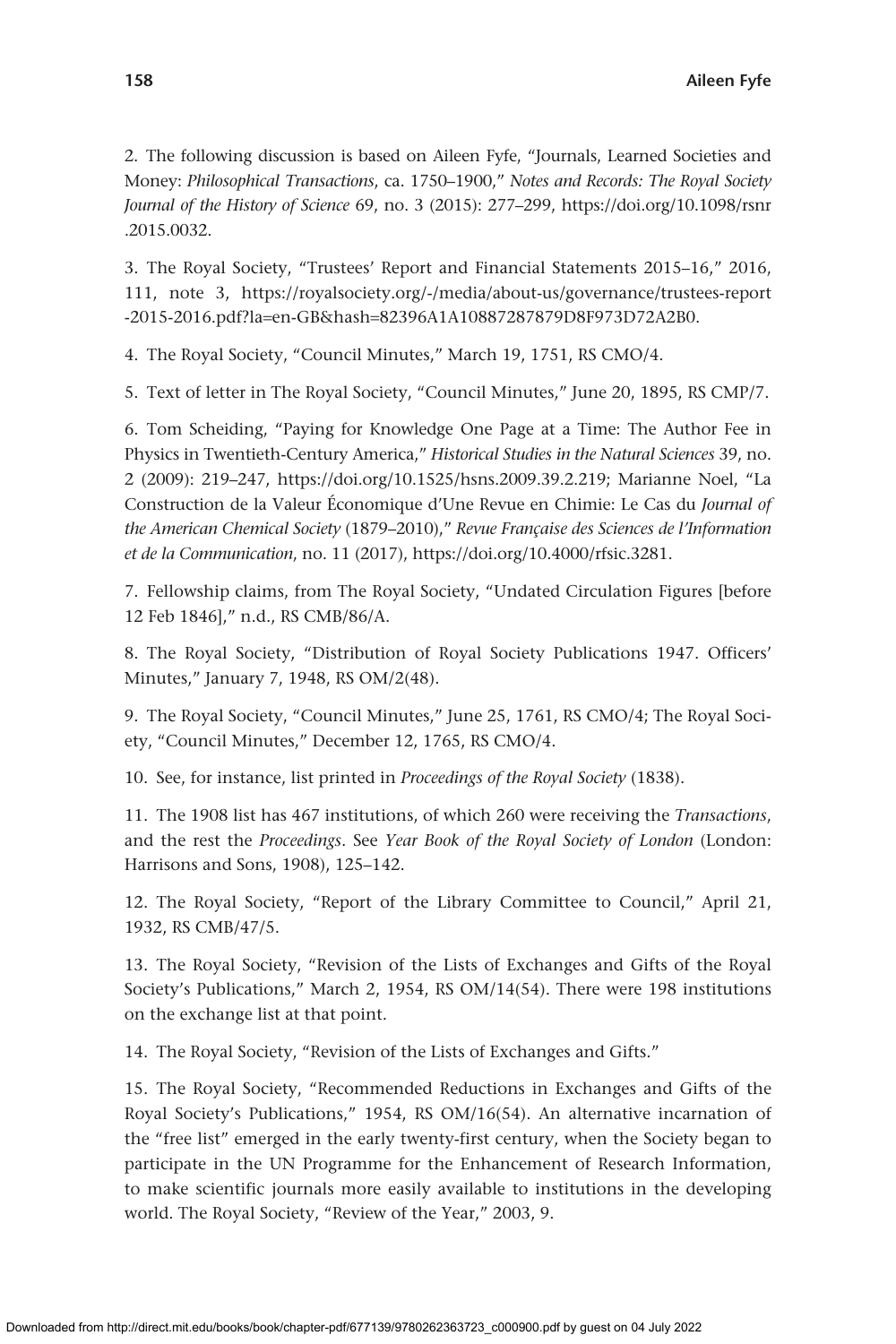16. For example, see Charles Blagden to Erasmus Darwin, September 14, 1786, RS CB/2/34, Blagden Papers.

17. On Darwin's confusion, involving an offprint, see Alex Csiszar, "Seriality and the Search for Order: Scientific Print and Its Problems during the Late Nineteenth Century," *History of Science* 48, no. 3–4 (2010): 399–434, [https://doi.org/10.1177](https://doi.org/10.1177/007327531004800306) [/007327531004800306](https://doi.org/10.1177/007327531004800306). The Royal Society offprints had carried the name of the *Transactions* since the start of the nineteenth century; the date was added in the late 1870s. See The Royal Society, "Council Minutes," March 21, 1878, RS CMP/5.

18. Blagden to Darwin, September 14, 1786.

19. This is apparent from The Royal Society, "Council Minutes," July 15, 1802, RS CMO/8.

20. The Royal Society, "Council Minutes," December 20, 1849, RS CMP/2.

21. On Rothamsted, see FC Bawden to Salisbury, "Application for Reduction in Charge for Reprints," December 7, 1950, RS OM/57(50).

22. For an extended discussion of the Royal Society's attitude to copyright, see Aileen Fyfe, Julie McDougall-Waters, and Noah Moxham, "Credit, Copyright, and the Circulation of Scientific Knowledge: The Royal Society in the Long Nineteenth Century," *Victorian Periodicals Review* 51, no. 4 (2018): 597–615, [https://doi.org/10.1353/vpr.2018.0045.](https://doi.org/10.1353/vpr.2018.0045)

23. For instance, William Herschel arranged to use RS plates for the reprint of his papers. See The Royal Society, "Council Minutes," June 22, 1797, RS CMO/8; and the Council Minutes for 20 March 1902 grant permission to several authors as well as to the editor of *Nature*. The Royal Society, "Council Minutes," March 20, 1902, RS CMP/8.

24. On the new journals, see Csiszar, *The Scientific Journal*, chapter 2.

25. "Notes on the Reading and Publication of Papers," in *Year Book of the Royal Society of London* (London: Harrisons and Sons, 1899), 88–89.

26. Aileen Fyfe and Noah Moxham, "Making Public Ahead of Print: Meetings and Publications at the Royal Society, 1752–1892," *Notes and Records: The Royal Society Journal of the History of Science* 70, no. 4 (2016): 361–379, [https://doi.org/10.1098/rsnr.2016.0030.](https://doi.org/10.1098/rsnr.2016.0030)

27. This episode is discussed in Iain P. Watts, "'We Want No Authors': William Nicholson and the Contested Role of the Scientific Journal in Britain, 1797–1813," *The British Journal for the History of Science* 47, no. 3 (2014): 397–419, [https://doi.org](https://doi.org/10.1017/S0007087413000964) [/10.1017/S0007087413000964](https://doi.org/10.1017/S0007087413000964).

28. Brad Sherman and Leanne Wiseman, "Fair Copy: Protecting Access to Scientific Information in Post-War Britain," *The Modern Law Review* 73, no. 2 (2010): 240–261.

29. Aileen Fyfe et al., "Untangling Academic Publishing: A History of the Relationship between Commercial Interests, Academic Prestige and the Circulation of Research" (Zenodo, May 25, 2017), [https://doi.org/10.5281/zenodo.546100.](https://doi.org/10.5281/zenodo.546100)